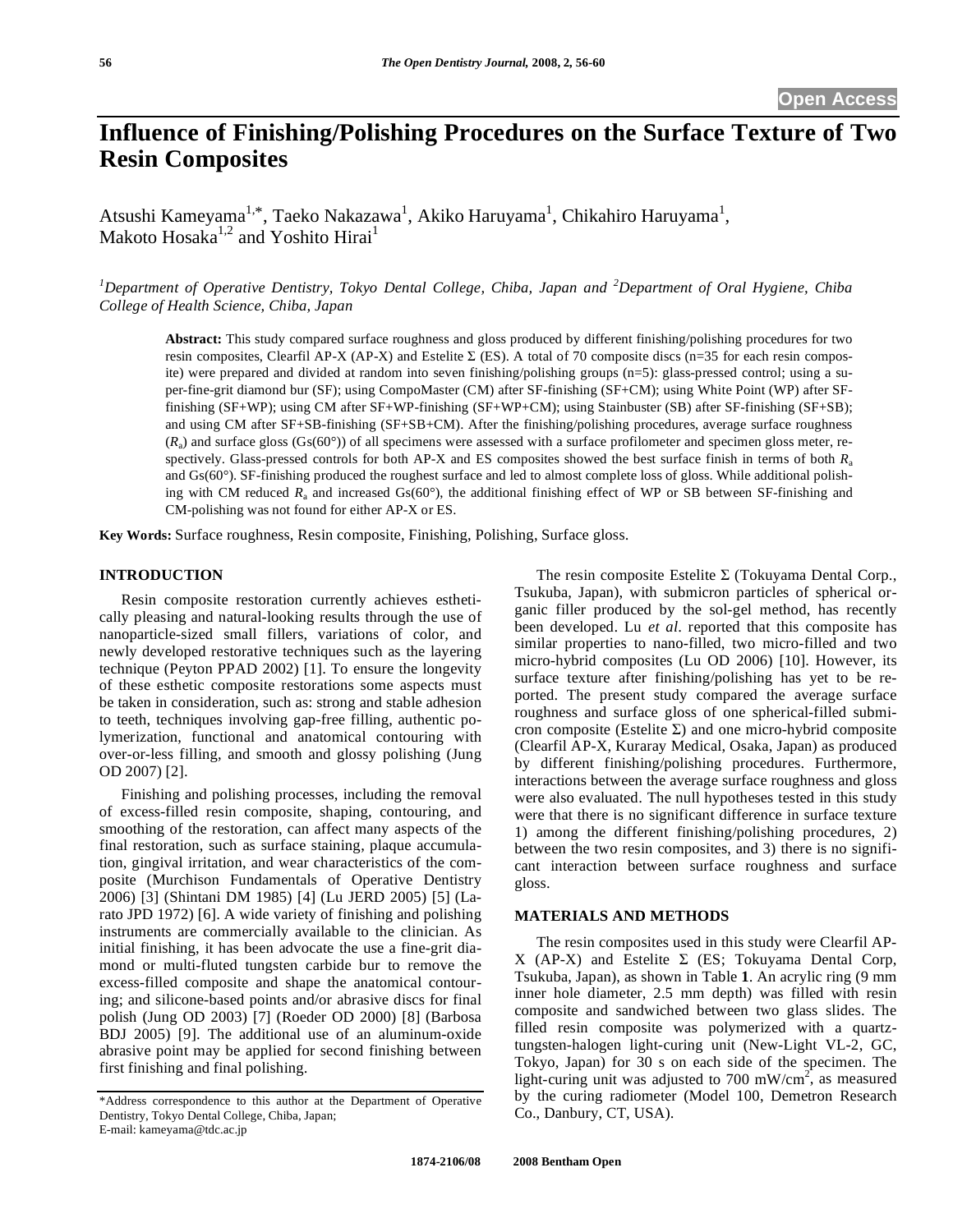Also shown in Table **1** are the details of the rotary polishing instruments used in this study; the Diamond Point FG (SF; Shofu, Kyoto, Japan), the White Point CA (WP; Shofu), the Stainbuster (SB; Danville Materials, CA, USA) and the CompoMaster (CM; Shofu). Thirty-five specimens of each composite (total: 70 specimens) were randomly assigned to one of seven test groups, as shown in Table **2**. Surfaces that were pressed by glass slides were considered as control. All other specimens were surfaced with the super-fine-grit finishing diamond bur SF attached to a 1:5 transmitted highspeed contra-angle motor handpiece (KaVo, Biberach, Germany) for 30 s at 200,000 rpm to simulate the initial finishing of the composite materials.

 The SF-abraded surfaces were then further abraded with SB or WP attached to a 1:1 contra-angle motor handpiece (KaVo) for 30 s at 9,000 rpm. Each of the five specimens with SB- or WP-abraded surfaces were then further abraded with CM attached to a 1:1 contra-angle motor handpiece (KaVo) for 30 s at 9,000 rpm. Each procedure of finishing and polishing was conducted under a fine water spray.

 After the abrasion/polishing procedures, specimens were rinsed under the water spray and air-dried. Surface roughness was measured using a surface profilometer (Handysurf E-30A, Tokyo Seimitsu, Tokyo, Japan), with a standard cutoff of 0.8 mm, a transverse length of 0.8 mm, and a stylus speed of 0.6 mm/s. The surface roughness was measured five times for each specimen, and the average value obtained was defined as  $R_a$  (roughness average) of each specimen.

 In addition, the surface gloss of each specimen was measured using a precision gloss meter (GM-260, Murakami Color Research Laboratory, Tokyo, Japan) with the light source and detector both set at  $60^{\circ}$  to normal. Before measurement, the gloss meter was calibrated to a standard gloss board  $(Gs(60°) = 92.1\%)$ . Each specimen was measured five times and the average value determined.

 Additionally, the amount of the abrasive reduction of each specimen was calculated as the difference between the weight of before and after the finishing/polishing procedure which was measured by weight analytical balancer (GR-202, A&D Co., Ltd., Tokyo, Japan).

## **Table 1. Resin Composite Materials and Finishing/polishing Instruments Tested in this Study**

| <b>Resin Composite</b>                    |                        |                |         |                           |                     |
|-------------------------------------------|------------------------|----------------|---------|---------------------------|---------------------|
| Code                                      | <b>Resin Composite</b> | <b>Shade</b>   | Lot $#$ | <b>Type (Filler Size)</b> | <b>Manufacturer</b> |
| $AP-X$                                    | Clearfil AP-X          | A <sub>3</sub> | 1115AB  | $3.0 \mu m$ (hybrid)      | Kuraray Medical     |
| ES                                        | Estelite $\Sigma$      | A <sub>3</sub> | J22116S | $0.2 \mu m$ (submicron)   | Tokuyama Dental     |
| <b>Finishing and Polishing Instrument</b> |                        |                |         |                           |                     |
| Code                                      | <b>Material</b>        | <b>Shade</b>   | Lot $#$ | <b>Type</b>               | <b>Manufacturer</b> |
| <b>SF</b>                                 | Diamond Point FG       | SF114          | 30610   | 25 µm diamond             | Shofu               |
| <b>WP</b>                                 | White Point CA         | No. 44         | 0206534 | 20 μm alminum oxide       | Shofu               |
| SB                                        | Stainbuster            | 2504           | 7640    | 17 μm zircon oxide fiber  | Danville Materials  |
| <b>CM</b>                                 | Compomaster CA         | 13S            | 0106133 | 6 µm diamond              | Shofu               |

|  |  |  |  | Table 2. Effect of Finishing/Polishing Procedures on Surface Roughness $(R_a)$ of Each Resin Composites (Mean and SD, $\mu$ m) |
|--|--|--|--|--------------------------------------------------------------------------------------------------------------------------------|
|--|--|--|--|--------------------------------------------------------------------------------------------------------------------------------|

| <b>Composite/Finishing/Polishing Group*</b> | $AP-X$          | Statistics** | ES             |
|---------------------------------------------|-----------------|--------------|----------------|
| Control                                     | 0.08(0.02)C     | NS.          | $0.06(0.01)$ c |
| <b>SF</b>                                   | $0.25(0.01)$ A  | <b>NS</b>    | $0.58(0.10)$ a |
| $SF+CM$                                     | $0.39(0.02)$ AB | S            | 0.22(0.01) b   |
| $SF+WP$                                     | $0.47(0.07)$ AB | <b>NS</b>    | $0.51(0.06)$ a |
| $SF+WP+CM$                                  | $0.42(0.09)$ AB | <b>NS</b>    | $0.43(0.08)$ a |
| $SF+SB$                                     | $0.36(0.02)$ B  | <b>NS</b>    | $0.51(0.17)$ a |
| $SF+SB+CM$                                  | $0.41(0.07)$ AB | S            | $0.25(0.04)$ b |

\*SF: superfine diamond bur, CM: CompoMaster, WP: White Point CA, SB: Stainbuster.

\*\* Statistically analysis between AP-X and ES (*p*=0.05).

S: significantly different, NS: no statistically different.

Values with the same letter are not significantly different in same composite  $(p<0.05)$ .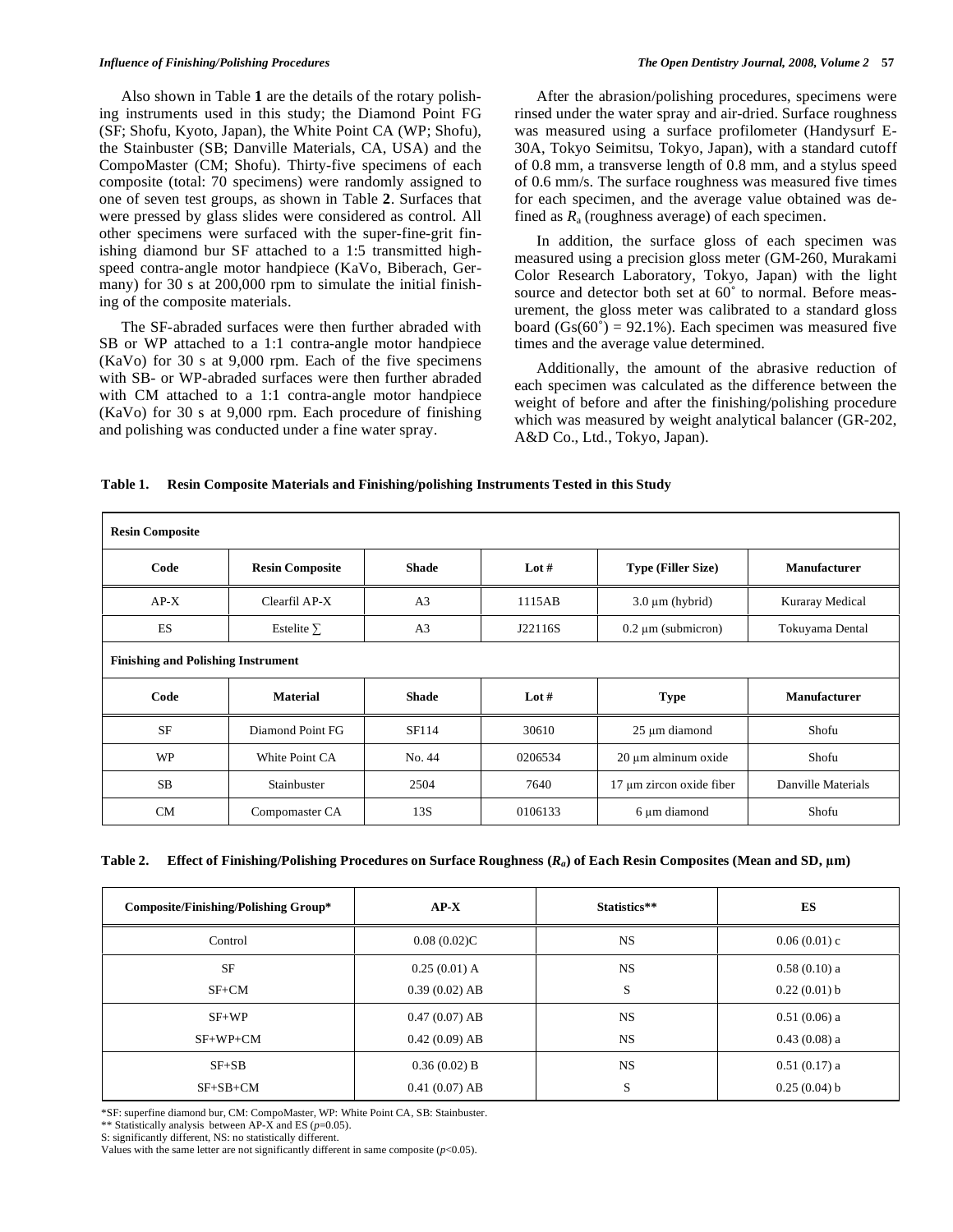The obtained data were used to calculate the mean and standard deviation (SD) for each group, and were statistically analyzed using two-way analysis of variance (ANOVA), with statistical significance set at a *p*-value of 0.05. The strength of the association between pairs of variables was obtained by the use of Pearson's correlation coefficient. All statistical analyses were performed using Stat-View 5.0J (SAS Institute, Cary, NC, USA).

# **RESULTS**

Values for  $R_a$ ,  $Gs(60^\circ)$  and the amount of abrasive reduction for each test group are summarized in Tables **2-4**, respectively. Two-way ANOVA revealed that all of the finishing methods had a significant effect on *R*a (*F*=52.021, *p*<0.0001) and Gs(60°) (*F*=99.303, *p*<0.0001). The composite material had a significant effect on Gs(60°) (*F*=210.552, *p*<0.0001) but not on *R*a (*F*=0.698, *p*=0.4071). An interaction was found between 'finishing methods' and 'composite material' in terms of both  $R_a$  ( $F=6.804$ ,  $p<0.0001$ ) and  $Gs(60^\circ)$ (*F*=16.879, *p*<0.0001). Therefore, one-way ANOVA and *post-hoc* Tukey's test was additionally performed in both *R*<sup>a</sup> and Gs(60°) at the 5% level, respectively.

 The glass-pressed controls significantly found the lowest  $R_a$  values ( $p$ <0.05) and highest gloss values ( $p$ <0.05) among

For AP-X, SF+SB significantly reduced  $R_a$  compared to SF only (*p*<0.05), while no significant difference was noted between SF and SF+WP (*p*>0.05). On the other hand, for ES, significant differences were not observed between the SF, SF+WP, and SF+SB groups  $(p>0.05)$ .

 On comparison of WP and SB, no significant difference in  $R_a$  was found for either the AP-X or ES composite ( $p > 0.05$ ). A tendency toward the reduction of  $R_a$  on additional polishing with CM was noted, but a significant difference was found only with the SF+SB+CM procedure for ES (*p*<0.05).

 The glass-pressed controls in both AP-X and ES significantly found the highest gloss values  $(p<0.05)$  among all groups. The SF-abrasion significantly reduced the gloss values in terms of both AP-X and ES. In AP-X, there is no significant difference among six groups except for the control (*p*>0.05). On the other hand, CM-polishing significantly increased the gloss value  $(p<0.05)$ .

 Overall, the smoother specimen showed a significantly higher gloss value  $(r=0.724, p<0.001)$ . Comparing the two

|  |  |  |  | Table 3. Effect of Finishing/Polishing Procedures on Gloss Value $(Gs(60^{\circ}))$ of Each Resin Composites (Mean and SD, %) |
|--|--|--|--|-------------------------------------------------------------------------------------------------------------------------------|
|--|--|--|--|-------------------------------------------------------------------------------------------------------------------------------|

| <b>Composite/Finishing/Polishing Group*</b> | $AP-X$        | Statistics** | ES              |
|---------------------------------------------|---------------|--------------|-----------------|
| Control                                     | 88.9 (3.5) A  | <b>NS</b>    | 81.4(4.0) a     |
| <b>SF</b>                                   | 2.3(0.1) B    | <b>NS</b>    | $7.7(1.7)$ e    |
| $SF+CM$                                     | 2.7(0.3) B    | S            | 48.5 (15.9) bcd |
| $SF+WP$                                     | $11.6(2.0)$ B | S            | $32.0(8.3)$ d   |
| $SF+WP+CM$                                  | 11.5(18.8) B  | S            | 53.6 $(9.5)$ bc |
| $SF + SB$                                   | 5.9 $(1.3)$ B | S            | $38.6(9.4)$ cd  |
| $SF+SB+CM$                                  | 3.7(1.3) B    | S            | $60.6(8.6)$ b   |

\*SF: superfine diamond bur, CM: CompoMaster, WP: White Point CA, SB: Stainbuster.

\*\* Statistically analysis between AP-X and ES (*p*=0.05).

S: significantly different, NS: no statistically different.

Values with the same letter are not significantly different in same composite  $(p<0.05)$ .

#### **Table 4. Effect of Finishing/Polishing Procedures on Abrasive Reduction of Each Resin Composites (Mean and SD, mg)**

| <b>Composite/Finishing/Polishing Group*</b> | $AP-X$    | Statistics** | <b>ES</b> |
|---------------------------------------------|-----------|--------------|-----------|
| Control                                     | 0.0(0.0)  | <b>NS</b>    | 0.0(0.0)  |
| SF                                          | 8.6(1.6)  | <b>NS</b>    | 14.1(6.1) |
| $SF+CM$                                     | 18.6(0.6) | <b>NS</b>    | 15.9(3.0) |
| $SF+WP$                                     | 11.1(1.7) | <b>NS</b>    | 16.9(1.7) |
| $SF+WP+CM$                                  | 15.2(2.9) | <b>NS</b>    | 19.1(2.2) |
| $SF + SB$                                   | 11.7(3.3) | S            | 18.7(2.9) |
| $SF+SB+CM$                                  | 14.6(2.1) | NS           | 16.7(1.6) |

\*SF: superfine diamond bur, CM: CompoMaster, WP: White Point CA, SB: Stainbuster.

<sup>\*\*</sup> Statistically analysis between AP-X and ES (p=0.05).

S: significantly different, NS: no statistically different.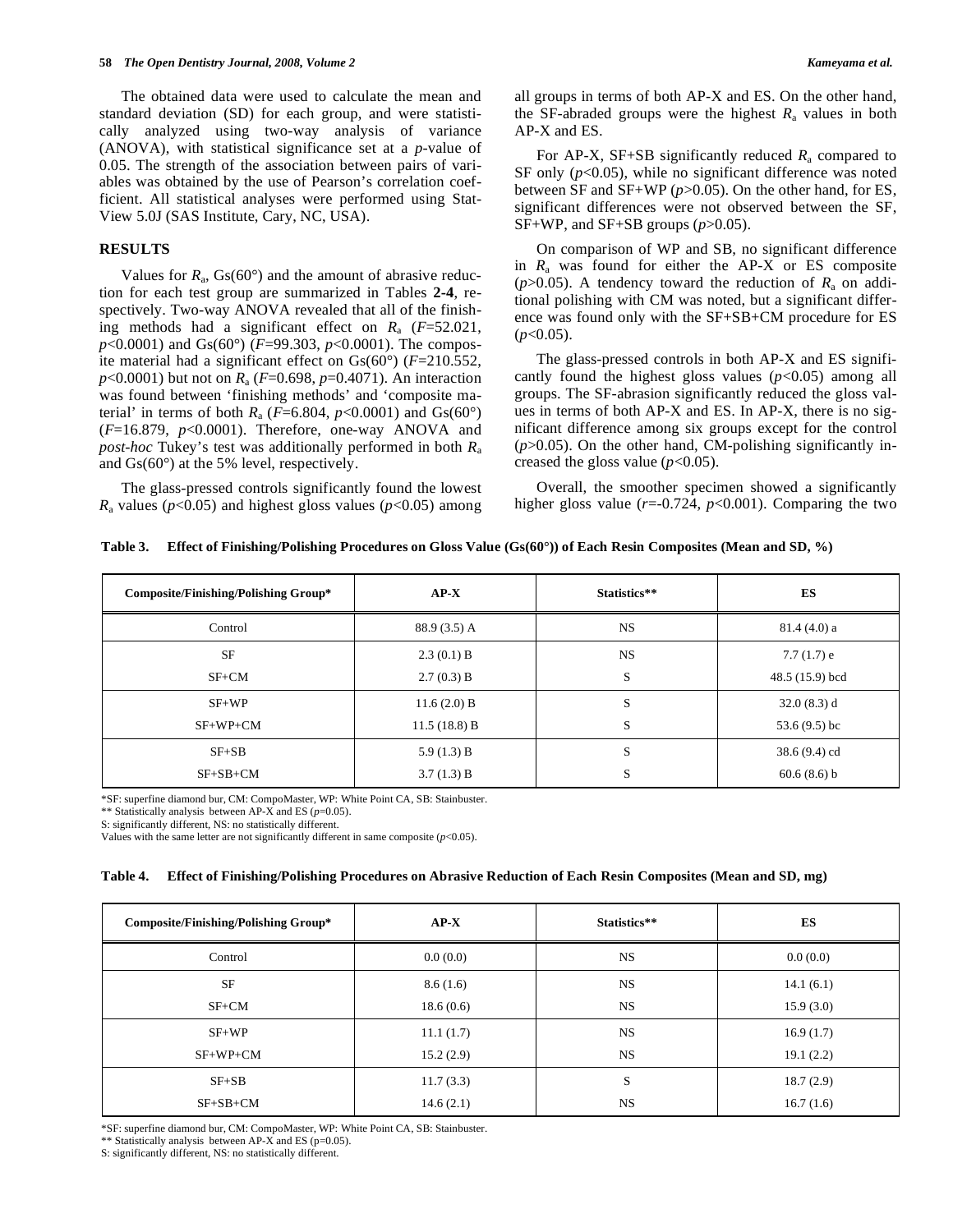resin composites, ES tended to have a glossier surface than that of AP-X (AP-X: correlation coefficient  $r=0.887$ , *p*<0.001, ES: correlation coefficient *r*=-0.804, *p*<0.001).

### **DISCUSSION**

 One of the purposes of this study was to evaluate the effect of seven different procedures on the surface texture of two resin composites. Several previous studies have measured the polyester matrix strip-produced surface as a control, such as the Mylar strip, followed by clinical application (Roeder OD 2000) [8] (Ozgünaltay JOR 2003) [11] (Türkün OD 2004) [12] (Yap JOR 1998) [13]. Almost all of these procedures resulted in a smoother finish than any polished surfaces. Our study also identified the smoothest and shiniest surfaces to be the glass-pressed controls for both the AP-X and ES resin composites. However, these surfaces result in a reduction in hardness or surface discoloration due to insufficient polymerization or a rich content of organic resin binder (Park JOR 2000) [14] (Park JOR 2004) [15] (Baseren JBA 2004) [16]. Therefore, the removal of the outermost composite by finishing/polishing procedures is necessary to produce a wear-resistant, harder, and color stabilized restoration.

 In general, finishing procedures are performed with rigid rotary instruments, such as super-fine-grit diamond burs or tungsten carbide finishing burs. The present study used super-fine-grit diamond burs with an average of  $30 \mu m$  diameter diamond particles. These surfaces were visibly very rough, with a loss of shininess, and numerous scratches. These results were similar to those of previous reports (Jung OD 2007) [2] (Roeder OD 2000) [8] (Reis AJD 2002) [17].

 We used an abrasive point with aluminum oxide (WP) as one of the secondary finishing instruments. Our results did not reveal an effect of WP on  $R_a$  ( $p$ >0.05). However, the effect of WP on glossiness was found only in ES  $(p<0.05)$ . These findings suggest that the abrasion of rough surfaces created by super-fine-grit diamond bur would reduce the roughness, but would not contribute to the removal of scratches.

 We also evaluated the effect of SB in comparison with WP. This newly-developed and unique rotary instrument is based on zircon fiber and binding resin. It is mainly used for the removal of stained tooth surfaces, smoothing after scaling, and the abrasion of adhesive resin from enamel surface on removal of an orthodontic bracket. According to the manufacturer's instruction, this instrument can be used for the finishing of a composite surface. Although a significant decrease in  $R_a$  was found for  $AP-X$ , no significant difference was noted for ES between the SF and SF+SB procedures. This result might be due to the surface undulation, caused by extensive removal by SF in ES, where the rigid SB instrument could not evenly contact the surface, thus leading to the difference of  $R_a$ . The larger standard deviation (SD) may support this suggestion.

 This study also evaluated the influence of second finishing on final polishing by the use of CM. In terms of *R*a, there was no difference for the same composite between the three finishing groups SF+WP+CM, SF+SB+CM, and SF+CM, but for ES, a difference was observed between SF+WP+CM and  $SF + SB + CM$ .  $Gs(60^\circ)$  also did not show a significant difference between the three finishing groups. Miyazaki *et*  *al*. reported that  $R_a/R_{\text{max}}$  of WP-finished composite surfaces was equal to the #400-#600 SiC paper-ground composite surface (Miyazaki JJCD 2000) [18]. In clinical situations, second finishing with WP or SB should be used only in the anatomical formation as a backup for diamond/carbide finishing. The first hypothesis, there is no significant difference in surface texture among the different finishing/polishing procedures, was therefore rejected.

 Although two-way ANOVA clearly found the significant effect of composite material on surface gloss, no significant effect was found on surface roughness. Therefore, the second hypothesis, there is no significant difference in surface texture, was partially accepted. ES tended to be glossier than AP-X when each  $R_a$  was the same. These results are probably due to the difference in filler shape. Composed fillers in almost composites are ground glass particles whose morphology is irregular (Lu OD 2006) [10]. On the other hand, the filler shape of ES was spherical, with a narrow range of 0.1 to 0.3 µm-sized particles. Therefore, ES might reflect the light uniformly with lower diffusion/absorbance than AP-X (Lu OD 2006) [10].

 To evaluate the polishing effect, the measurement of surface gloss is effective as an additional parameter to  $R_a$  (Miyazaki JJCD 2000) [18] (Stanford JADA 1985) [19] (Ohmura JJCD 1996) [20] (Watanabe QI 2006) [21] (Da Costa JERD 2007) [22]. Therefore, we also evaluated the effect of each finishing/polishing procedure on gloss value, and interactions between the average surface roughness and gloss. A clear relationship was found between  $R_a$  and  $Gs(60^\circ)$  in each composite. Therefore, the last hypothesis, there is no significant interaction between surface roughness and surface gloss, was rejected.

# **CONCLUSIONS**

 This study compared the average surface roughness and surface gloss of two composites as produced by different finishing/polishing procedures. Furthermore, interactions between the average surface roughness and gloss were also evaluated, and concluded as follows:

- 1. The effect of finishing/polishing procedures on surface roughness and gloss were found.
- 2. While no significant difference in surface roughness was found between two composites, the Estelite  $\Sigma$  provided the glossier surface than Clearfil AP-X.
- 3. A clear relationship was found between average roughness and gloss in each composite.

#### **REFERENCES**

- [1] Peyton JH. Direct restoration of anterior teeth: review of the clinical technique and case presentation. Pract Proc Aesthet Dent 2002;  $14: 203-10.$
- [2] Jung M, Sehr K, Klimek J. Surface texture of four nanofilled and one hybrid composite after finishing. Oper Dent 2007; 32: 45-52.
- [3] Murchison DF, Roeters J, Vargas MA, Chan DCN (2006) Direct anterior restorations In: Summitt JB, Robbins JW, Hilton TJ, Schwartz ES, Ed. Fundamentals of Operative Dentistry: A Contemporary Approach, Third edition, Chicago, Quintessence Publishing 284.
- [4] Shintani H, Satou J, Satou N, Hayashihara H, Inoue T. Effects of various finishing methods on staining and accumulation of Streptococcus mutans HS-6 on composite resins. Dent Mater 1985; 1: 225- 7.